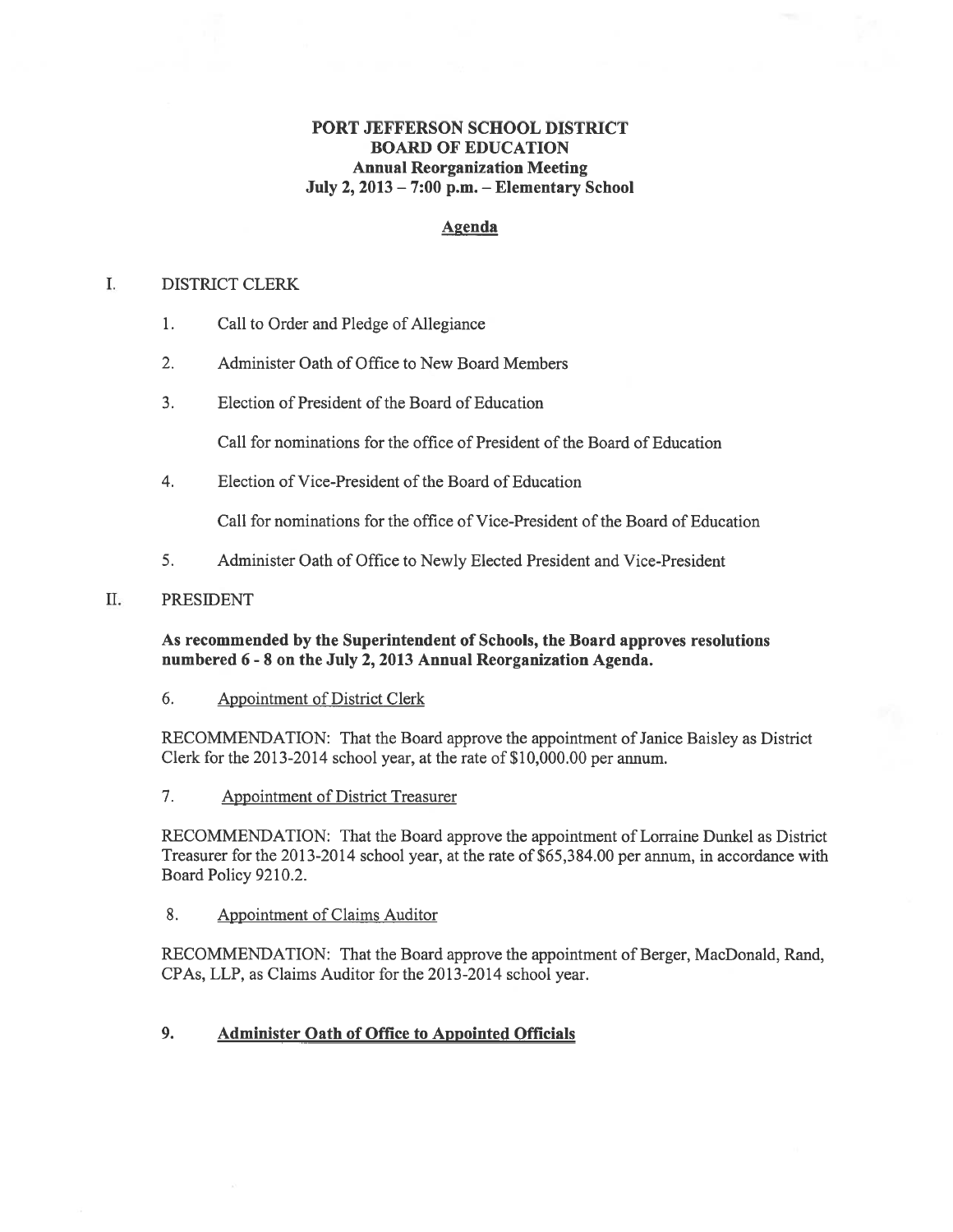As recommended by the Superintendent of Schools, the Board approves resolutions numbered 10 - 48 on the July 2, 2013 Annual Reorganization Agenda.

10. Authorization to Bond School Officials -

RECOMMENDATION - That the District Treasurer, Superintendent of Schools, and Assistant Superintendent for Business each be bonded for the 2013-2014 school year, and that the amount for each bond be set at \$500,000.00, and that the Superintendent of Schools be requested to approve this amount.

11. Appointment of School Attorney -

RECOMMENDATION - That the Board approve the appointment of the law firm of Ingerman, Smith, L.L.P., as labor and Board counsel for the 2013-2014.

12. Appointment of Financial Advisors -

RECOMMENDATION -That the Board approve the appointment of Munistat Services, thc., as financial advisors for the 2013-2014 school year.

13. Appointment of Bond Counsel -

RECOMMENDATION - That the Board approve the appointment of Hawkins, Delafield  $\&$ Wood, as bond counsel for the 2013-2014 school year.

14. Appointment of 403b Compliance Consultants -

RECOMMENDATION -That the Board approve the appointment of OMNI Financial Group as the District's third party administrator for compliance and remitting services for the District's 403(b) plans for the 2013-2014 school year.

15. Appointment of School Physician -

RECOMMENDATION - That the Board approve the appointment of Dr. John Gill, as the regular school district physician, and the school physician member on the District's Committee on Special Education for the 2013-2014 school year.

16. Appointment of Architect —

RECOMMENDATION — That the Board approve the appointment of JAG Architects as district architect for the 2013-2014 school year.

17. Appointment of Accountant —

RECOMMENDATION – That the Board approve the appointment of Cullen & Danowski, as school district accountant for the 2013-2014 school year.

18. Appointment of Internal Auditor -

RECOMMENDATION -That the Board approve the appointment of Nawrocki Smith, LLP as Internal Auditor for the 2013-2014 school year.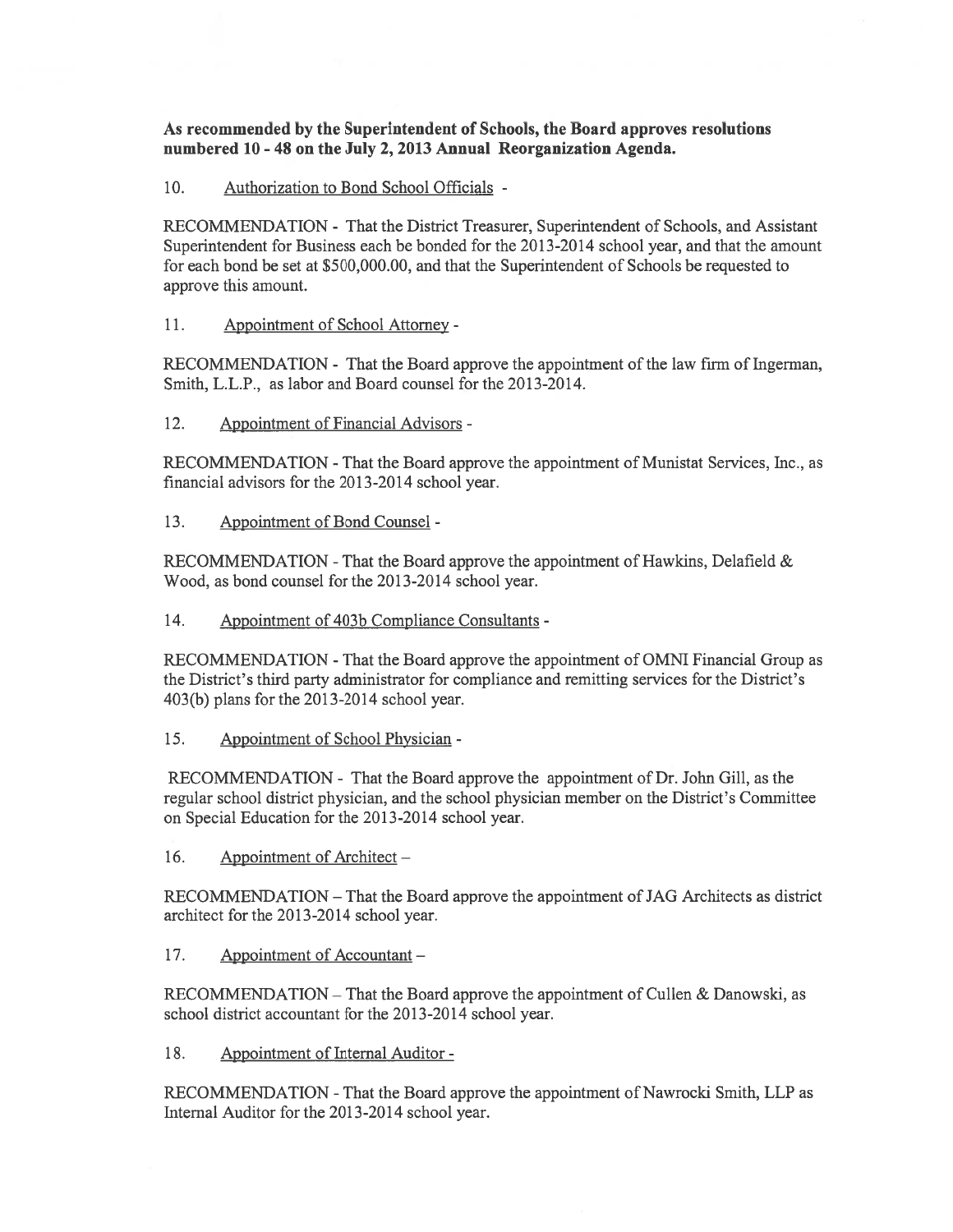19. Appointment of External Auditor-

RECOMMENDATION - That the Board approve the appointment of R.S. Abrams & Co. LLP, as External Auditor for the 2013-2014 school year.

20. Appointment of Insurance Agents / Carriers

RECOMMENDATION -

- a) That the Board approve JJ Stanis and Company as agen<sup>t</sup> and third party administrator for the district's Excess Major Medical, Vision, Life, and Dental Self Insurance Plan for the 2013-2014 school year.
- b) That the Board approve PMA as agen<sup>t</sup> and third party administrator for the district's Self Insured Workers Compensation Plan for the 2013-2014 school year.
- c) That the Board approve BK International as the agen<sup>t</sup> for the district's student accident insurance and excess employer's liability insurance for the 2013-2014 school year.
- d) That the Board approve New York State Insurance Reciprocal as the district's carrier for general non-medical insurance, including but not limited to school board liability, excess catastrophic liability, commercial automotive, and special school liability insurance for the 2013-2014 school year.
- e) That the Board approve Eugene Donohue Associates as agen<sup>t</sup> for the district administrators life insurance plans for the 2013-2014 school year.
- 21. Appointment of Environmental Consultants -

RECOMMENDATION -That the Board approve the appointment of Enviroscience Consultants, Inc. as environmental consultants for the 2013-2014 school year.

22. Appointment of Accounting Records Custodian. Payroll Certification Officer & Bid Opening: Advertising & Purchasing Officer -

RECOMMENDATION: That the Assistant Superintendent for Business be designated as Custodian of the District's accounting records; and that the Claims Auditor be designated as Payroll Certification Officer; and that the Assistant Superintendent for Business, Sean Leister, perform the duties of the Bid Opening, and Purchasing Officer of the school district; and that the District Clerk be responsible for advertising notices.

23. Appointment of Investment Officer & Continuance of Board Policy -

RECOMMENDATION: That the District Treasurer and the Assistant Superintendent for Business be appointed investment officers and that these duties include the negotiation of short term loans, Tax Anticipation Notes, and the investment of surplus funds in Certificates of Deposit, and other authorized instruments; and further, the Board agrees to continue Board Policy 6240, Investments.

24. Appointment of Records Access Officer -

RECOMMENDATION: That the Assistant Superintendent for Business be appointed as Records Access Officer for the school district.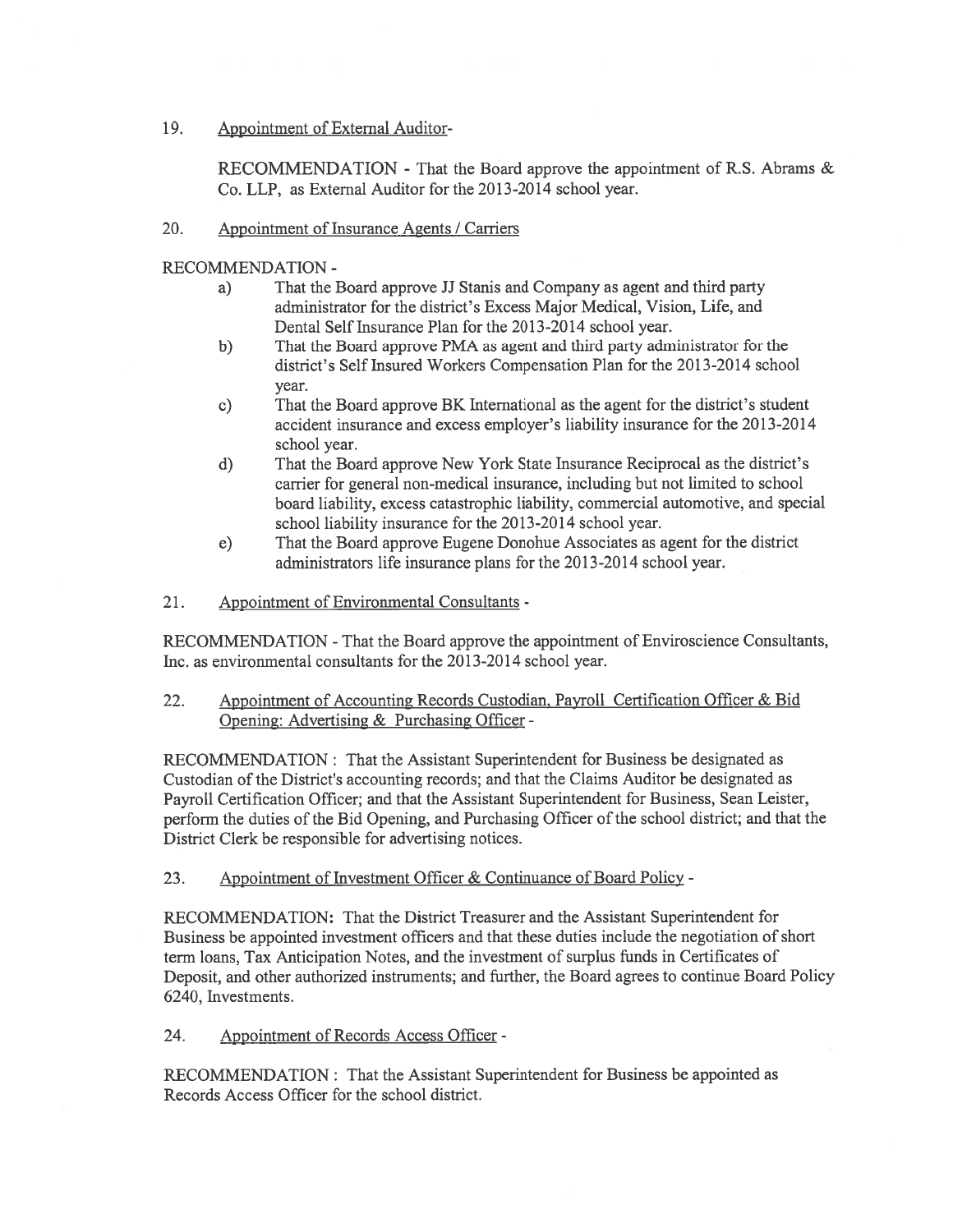## 25. Appointment of AHERA Compliance Officer -

RECOMMENDATION - That the Board approve the appointment of the Director of Facilities as Compliance Officer under the Asbestos Hazard Emergency Recovery Act, and that he be made save harmless in the performance of his duties. These duties shall include but not be limited to status review, asbestos assessment study, managemen<sup>t</sup> plan, employee training and managemen<sup>t</sup> place review update.

## 26. Appointment of EPA Program-use Compliance Officer -

RECOMMENDATION -That the Board approve the appointment of the Director of Facilities as EPA Program-use Compliance Officer and be made save harmless.

## 27. Appointment of Title LX Compliance Officer -

RECOMMENDATION: That the Board approve the appointment of the Executive Director for Pupil Personnel Services as the Title TX Compliance Officer for the 2013-2014 school year.

## 28. Appointment of Substitute Treasurer -

RECOMMENDATION -That the Board approve the appointment of the Superintendent of Schools as Substitute District Treasurer should these services be required any time during the 2013-2014 school year.

### 29. Appointment of Publication -

RECOMMENDATION - That the Times-Record newspaper and/or Newsday be designated as the official publications of the District for the 2013-2014 school year; and further, that Times-Record newspaper and/or Newsday be designated the official publication for advertising competitive bids.

### 30. District Accounts / Designation of Depository -

RECOMMENDATION -That the following bank accounts be approved:

General Fund -Checking -Capital One 0224126755 General Fund - Investment IMMA -Bank of America 9418779550 General Fund - Investment -Capital One 0224125930 Federal -Checking -Capital One 0224126805 Capital -Checking -Capital One 0224126813 Capital - Investment -Capital One 0224126821 Trust & Agency -Checking -Capital One 0224126789 Payroll -Capital One 0224126763 Royal Education Foundation -Checking -Capital One 0224126839 Trust & Agency Scholarship -Checking -Capital One 0224126797 School Lunch -Checking -Capital One 0224126847 Trust & Agency -Payroll -Capital One 0224126771 Operating Account-Non-Interest Bearing- Capital One 7527019227 Capital Operating Account-Non-Interest Bearing-Capital One 7527398775

and further that the following banks be designated as the depository for all district funds: Capital One, Suffolk County National Bank, MBTA-CLASS, Bank of America, J.P. Morgan Chase, Citibank, State Bank of Long Island, Commerce Bank, HSBC, Wachovia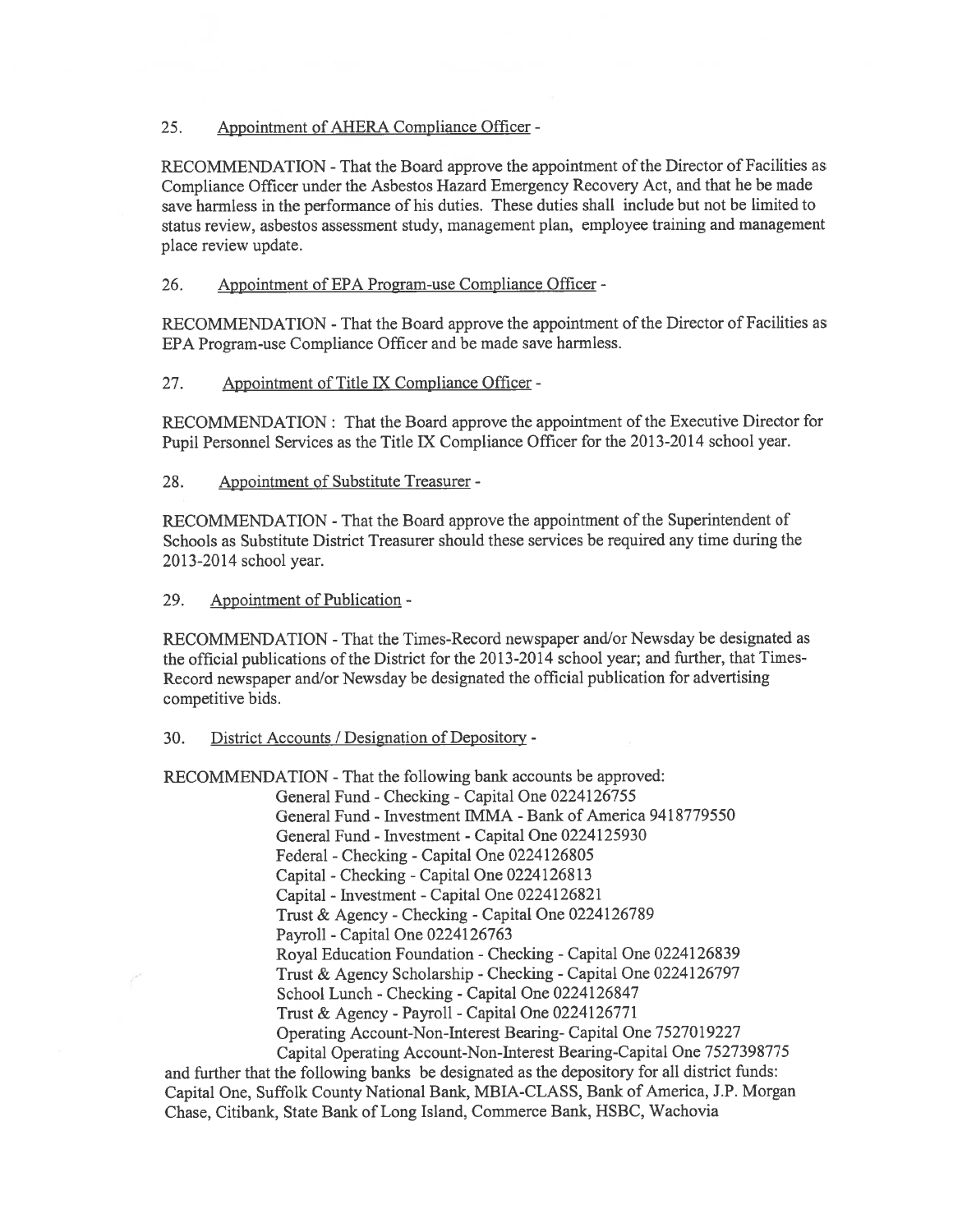31. Authorization of Facsimile Signatures -

RECOMMENDATION -That the District Treasurer and substitute District Treasurer be authorized to resort to an electronic signature, and be it further resolved that the District Treasurer and substitute District Treasurer maintain control of these signatures.

32. Purchasing Policy -

RECOMMENDATION -That the Board review Purchasing Policy 6700, as required by General Municipal Law Section 104-b(4).

33. Charge Cards -

RECOMMENDATION -That the Board authorize the use of the Home Depot and Wright Express credit cards for the 2013-2014 school year.

### 34. Designation of Extra-Classroom Activities Fund Officers -

RECOMMENDATION -That the Board approve the following officers for the Extra-Classroom (Student Organization) Funds for the 2013-2014 school year:

| Elementary    | - Lucy Arnone, Treasurer      |
|---------------|-------------------------------|
|               | - Principal                   |
|               | - Superintendent of Schools   |
| Middle School | - Rosalie Loizas, Treasurer   |
|               | - Principal                   |
|               | - Superintendent of Schools   |
| Senior High   | - Stephanie Miazga, Treasurer |
|               | - Principal                   |
|               | - Superintendent of Schools   |
|               |                               |

35. Designation of Petty Cash Funds & Fund Custodians -

RECOMMENDATION -That the Board approve the establishment of petty cash funds and custodians of the funds as follows:

| Fund                     | Amount   |                                         |
|--------------------------|----------|-----------------------------------------|
| District                 | \$100.00 | Superintendent / Janice Baisley         |
| <b>Elementary School</b> | \$100.00 | Principal / Lucy Arnone                 |
| Middle School            | \$100.00 | Principal / Rosalie Loizas              |
| High School              | \$100.00 | Principal / Stephanie Miazga            |
| <b>Business Office</b>   | \$100.00 | Assistant Superintendent / Natalie Pego |

### 36. Reimbursement for Authorized Use of Vehicles -

RECOMMENDATION -That the rate of reimbursement for the authorized use of privately owned vehicles in the performance of District business be established at the IRS rate per mile for the 2013-2014 school year.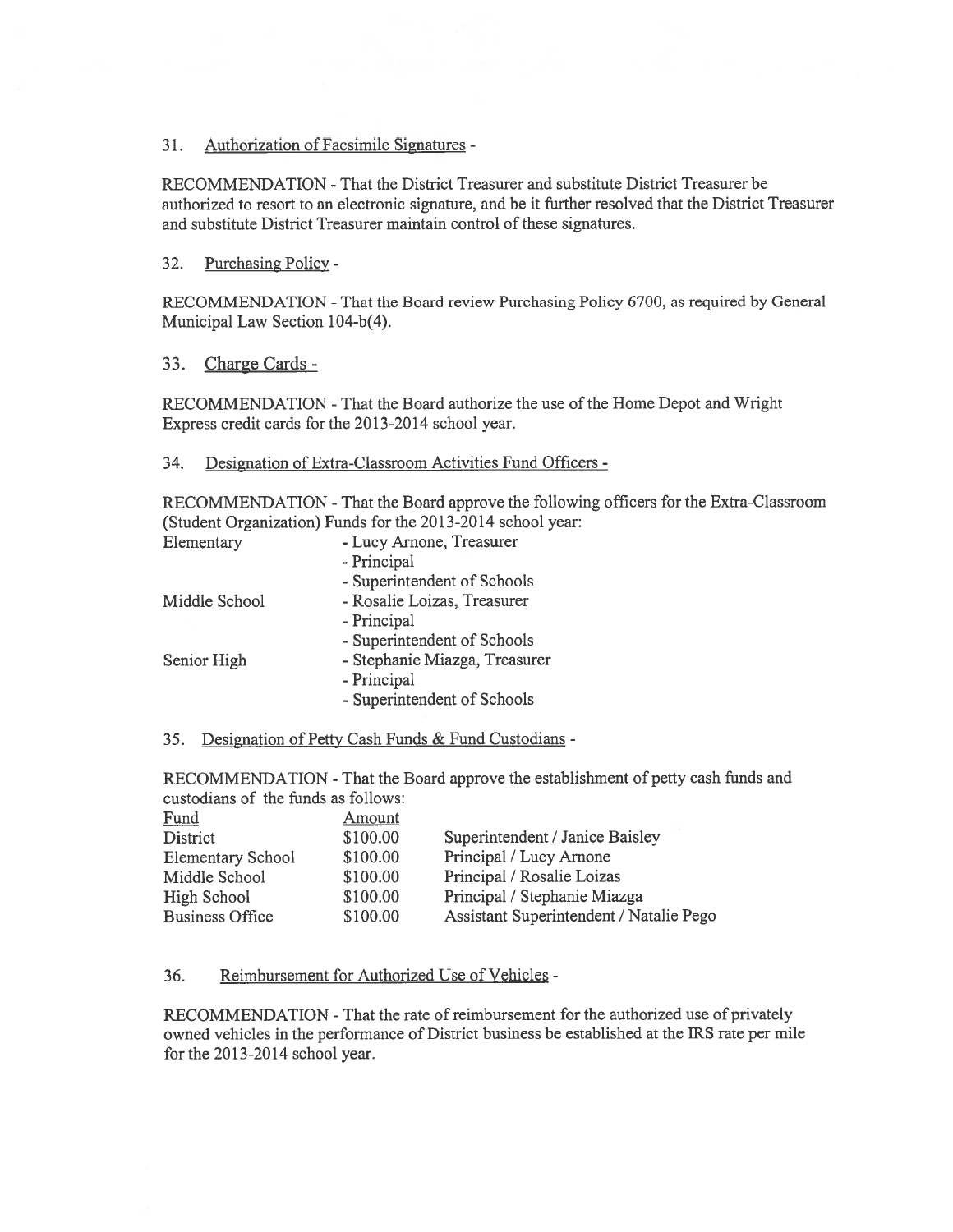## 37. Reimbursement for Conferences -

RECOMMENDATION -That the rate of reimbursement for authorized conferences, contests and events for lodging, meals and incidental expenses will not exceed the maximum IRS rate limits. Exceptions may be granted when approved conferences are held at <sup>a</sup> participating hotel or there is an approved written justification for special circumstances.

## 38. Rate per Hour -Home Instruction Fee -

RECOMMENDATION -That the rate per hour for home instruction fees provided by any agency other than Port Jefferson Teachers' Association be \$40.00.

## 39. Non-Resident Tuition -

RECOMMENDATION -That the Board establish the non-resident tuition rate for the 2013-2014 school year pursuan<sup>t</sup> to the required State Education Formula for establishing non-resident student tuition rate, as follows:

| student tunnon rate, as follows.                                                       |                    |  |  |
|----------------------------------------------------------------------------------------|--------------------|--|--|
| Kindergarten - Grade 6                                                                 | $$19,357$ per year |  |  |
| Grades $7 - 12$                                                                        | $$21,969$ per year |  |  |
| Special Education: Kindergarten - Gr.6 \$57,089 per year                               |                    |  |  |
| Special Education: Grades 7-12                                                         | $$59,701$ per year |  |  |
| Said rates to be revised when they become finalized by the State Education Department. |                    |  |  |

## 40. Appointment of District Committee on Special Education -

RECOMMENDATION -That the Board approve the appointment of the following as District Committee on Special Education for the 2013-2014 school year: Chairpersons -Executive Director for Pupil Personnel Services, School Psychologist Special Education Teacher, Teacher Member Classroom Teacher, Teacher member Executive Director for Pupil Personnel Services, School Psychologist Physician Member (as requested) John Steiner, Lorraine Steiner, Lorraine Guzzetta, Parent Members (as requested)

41. Appointment of Sub-Committee on Special Education -

RECOMMENDATION -That the Board approve the following composition of the Sub Committee on Special Education for the 2013-2014 school year: Chairpersons — Executive Director for Pupil Personnel Services, School Psychologist School Psychologist, Classroom Teacher, Teacher Member Special Education Teacher, Teacher Member

42. Appointment of Committee on Preschool Special Education -

RECOMMENDATION -That the Board appoint the following to the Committee on Preschool Special Education for the 2013-2014 school year:

Chairpersons -Executive Director for Pupil Personnel Services, School Psychologist Teacher Member

Special Education Teacher Member

Suffolk County Representative, County Representative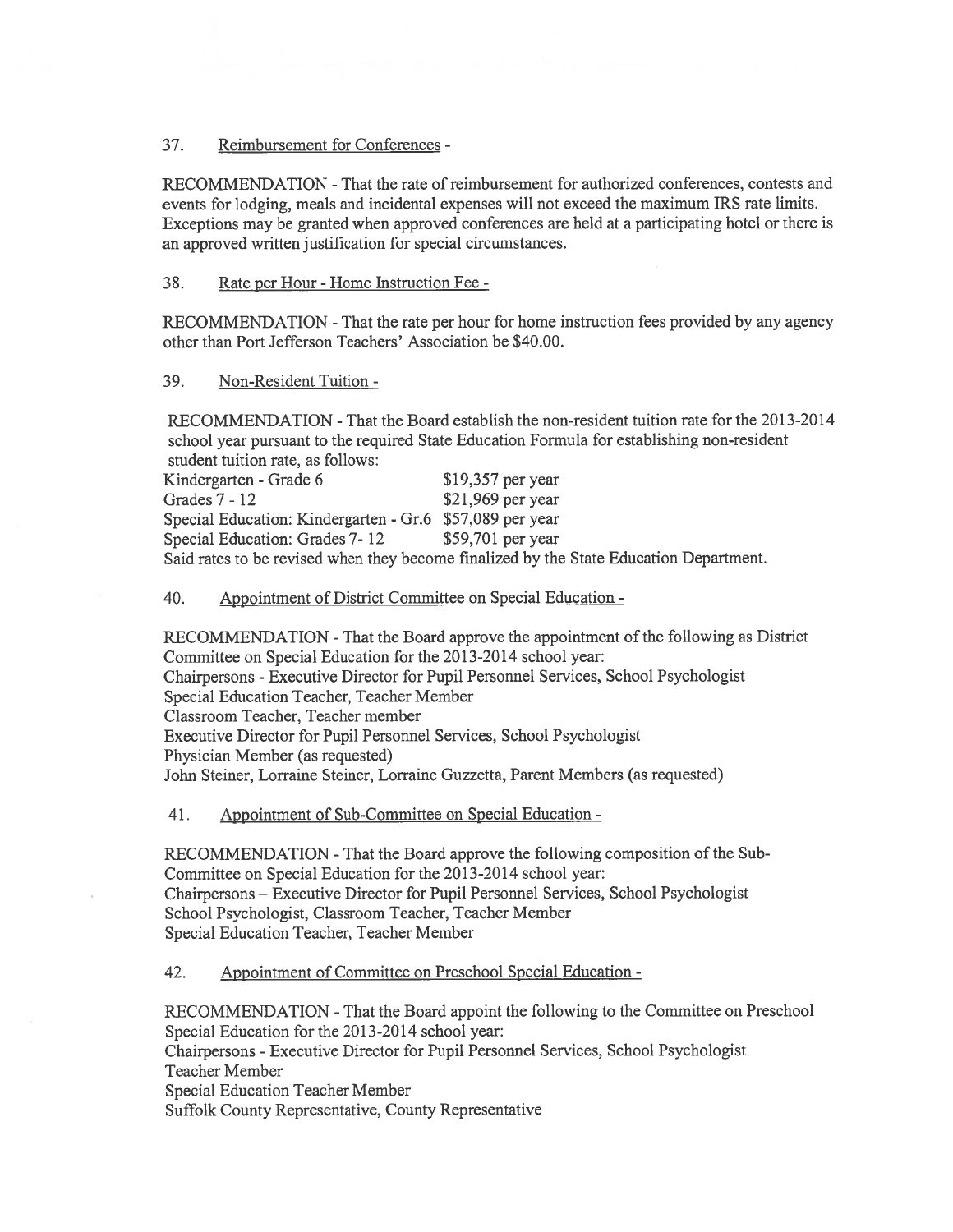Evaluator, a professional who participated in the evaluation of the child for whom services are sought. John Steiner, Lorraine Steiner, Lorraine Guzzetta - Parent Members

43. IDEA and 504 Impartial Hearing Officers -

RECOMMENDATION - As per Part  $200.5(j)(3)(i)$ , appointment from the impartial hearing list must be made in accordance with the rotational selection process established in Section 200.2(e)(1) of the Part 200 Regulations of the commissioner and the administrative procedures established by the Board of Education pursuan<sup>t</sup> to Section 200.2(b)(9).

44. Appointment of Surrogate Parents -

RECOMMENDATION -That the Board approve the appointment of the following as Surrogate Parent(s) for the Committee on Special Education for the 2013-2014 school year: Father Frank Pizzarelli

45. Appointment of District-wide DASA Coordinator

RECOMMENDATION — That the Board appoint Lisa Scheffer, Executive Director for Pupil Personnel Services, as District-wide DASA Coordinator for the 2013-2014 school year.

46. Annual Budget Hearing. Annual Meeting/District Vote —

RECOMMENDATION: That the Annual Budget Hearing be held on May 13, 2014, 7:00 pm; and, the Annual Meeting/District Vote be held on May 20, 2014, 6:00 am-9:00 pm.

47. Designation of Regular Board of Education Meeting Dates -

RECOMMENDATION: That the Board designate the following as dates for regular monthly business meetings of the Board of Education for the 2013-2014 school year:

|                    | January 14, 2014  |
|--------------------|-------------------|
| August 13, 2013    | February 11, 2014 |
| September 10, 2013 | March 11, 2014    |
| October 8, 2013    | April 8, 2014     |
| November 12, 2013  | May 13, 2014      |
| December 10, 2013  | June 10, 2014     |

48. Designation of Board Work Session Meeting Dates

RECOMMENDATION: That the Board designate the following as dates for work sessions of the Board of Education for the 2013-2014 school year:

| October 22, 2013  | January 28, 2014 |
|-------------------|------------------|
| November 26, 2013 | April 22, 2014   |

## III. ESTABLISIIMENT OF BOARD COMMITTEES

IV. ADJOURNMENT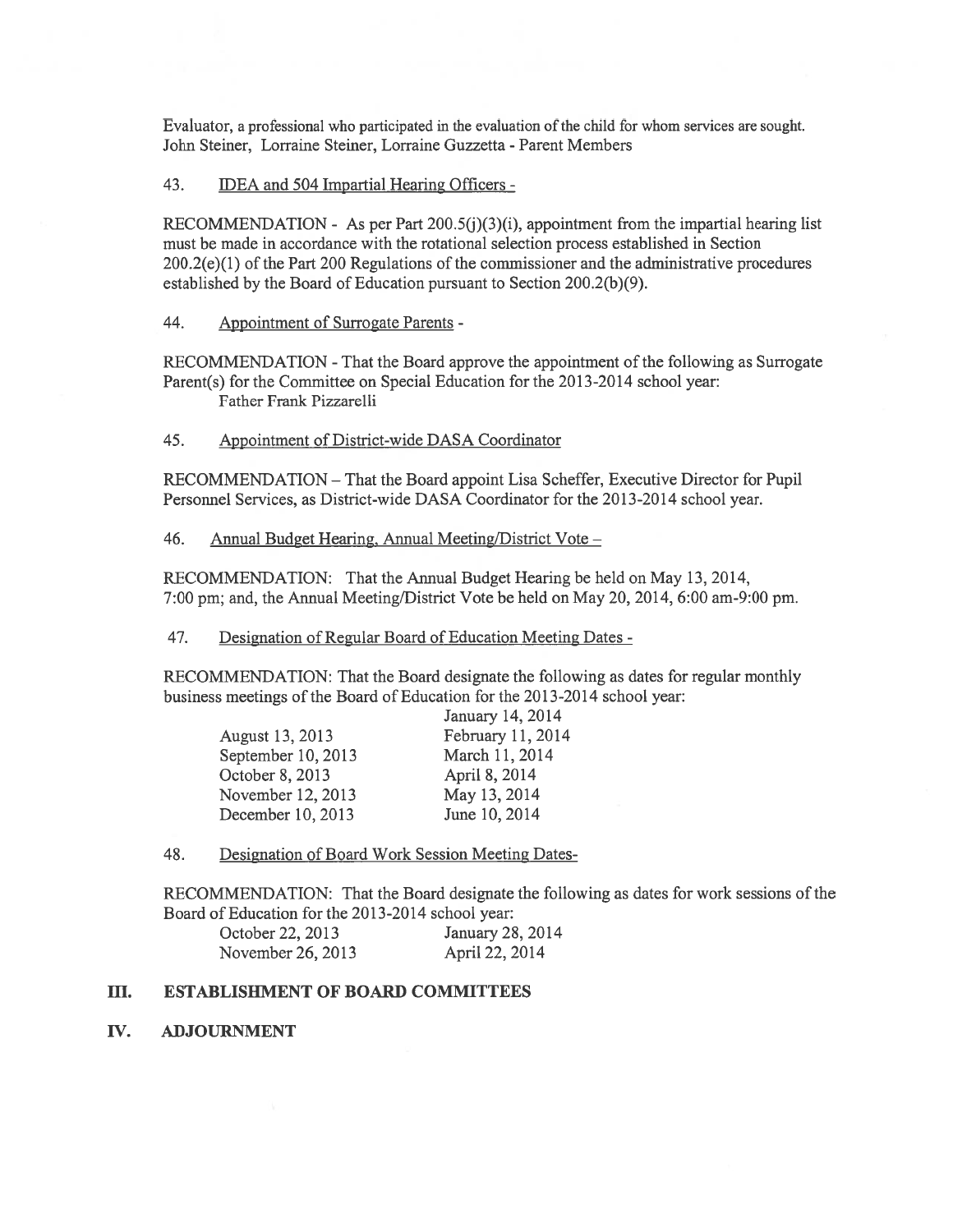## **M6240 4 INVESTMENTS**

The Board of Education's investment policy shall apply to all monies and other financial resources available for investment on its own behalf or on behalf of any other entity or individual.

The primary objectives of the district's investment policy are, in priority order:

- 1. to conform with all applicable federal, state and other legal requirements;
- 2. to adequately safeguard principal and minimize risk;
- 3. to provide sufficient liquidity to meet all operating requirements; and
- 4. to obtain a reasonable rate of return.

The Board's responsibility for administration of the investment program is delegated to the Treasurer who shall establish written procedures for the operation of the investment program. Such procedures shall include an adequate internal control structure to provide <sup>a</sup> satisfactory level of accountability based on <sup>a</sup> data base or records incorporating description and amounts of investments, transaction dates, and, other relevant information and regulate the activities of subordinate employees.

All participants in the investment process shall seek to act responsibly as custodians of the public trust and shall avoid any transaction that may impair public confidence in the district to govern effectively.

Investments shall be made with judgment and care, under circumstances then prevailing, which persons of prudence, discretion and intelligence exercise in the managemen<sup>t</sup> oftheir own affairs, not for speculation, but for investment, considering the safety of the principle as well as the probable income to be derived.

All participants involved in the investment process shall refrain form personal business activity that could conflict with proper execution of the investment program, or which could impair their ability to make impartial investment decisions.

In accordance with this policy, the District Treasurer, Assistant Business Administrator, and Assistant Superintendent for Business are authorized to invest and/or deposit all funds, including proceeds of obligations and reserve funds, in special time-deposit accounts, certificates of deposit, short-term governmen<sup>t</sup> securities, repurchase agreements or other investment instruments permitted by law, subject to the investment regulations approved by the Board of Education.

To the extent feasible, investments and deposits shall be made in and through local or regional financial institutions. Concentration of investments in a single financial institution should be avoided. Diversification of investments and deposits is encouraged.

This policy will be annually reviewed by the Board and may be amended from time to time in accordance with the provisions of section 39 of the General Municipal Law.

\* Section 39 of the General Municipal Law requires Boards of Education to adopt <sup>a</sup> comprehensive investment policy which will set forth both the district's general operative policy as well as instruction to its administrators and staffregarding the investing, monitoring and reporting of the district's funds.

Ref: Education Law § § 1604-a; 1709(8); 1723-a; 2131; 3651; 3652

Local Finance Law §165 General Municipal Law §§6-a; 6-j; 6-m; 6-n; 39

Note: Prior policy, 3700, revised

Revision presented for:

1st reading: 11/18/08

2nd reading & adoption: 12/9/08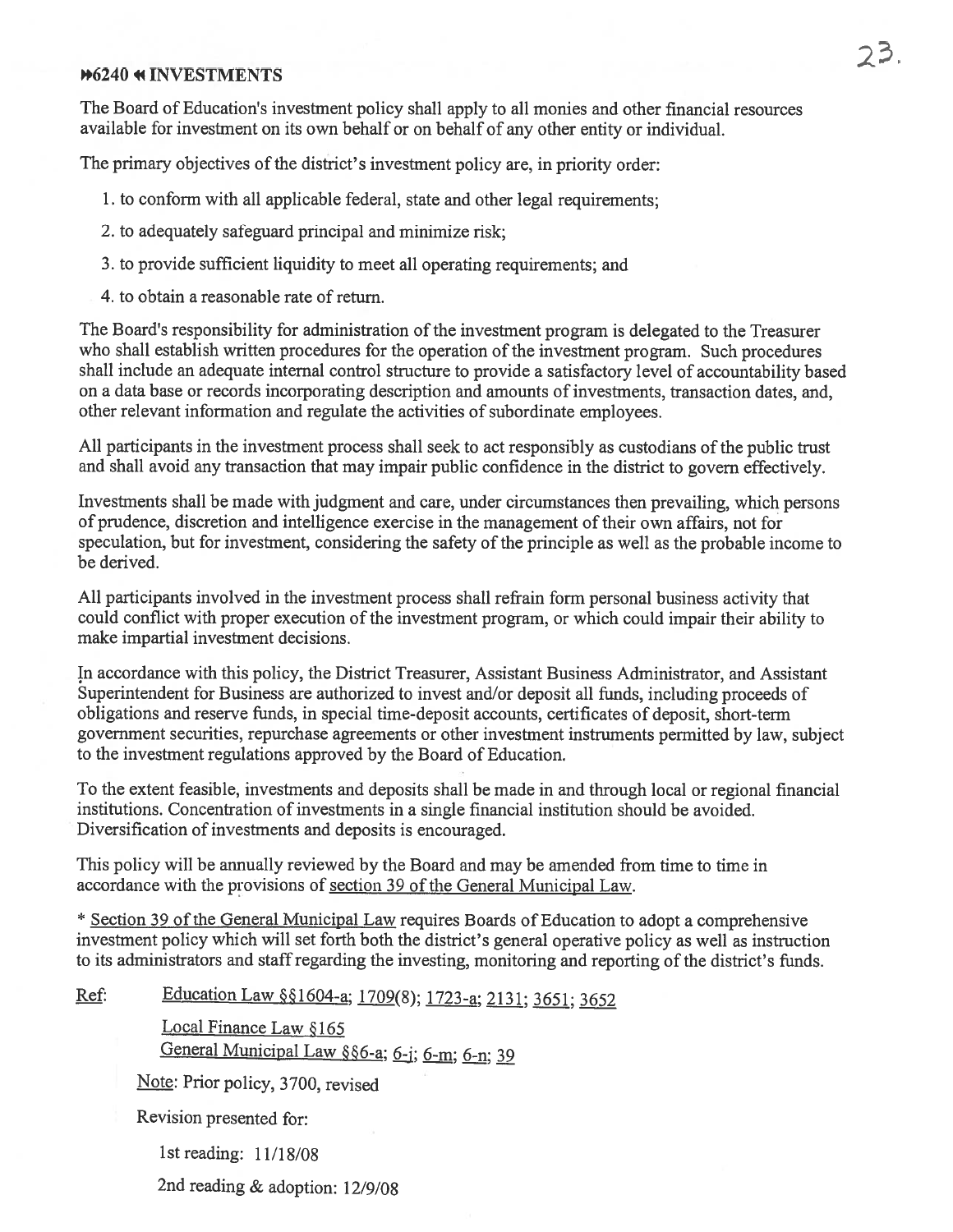## \*67OO 41 PURCHASING

The function of the purchasing process in a school district is to serve the educational program effectively by providing the appropriate and necessary supplies, equipment, and services, as well as completing public works projects, as promptly as circumstances will allow and to the extent that budget and other allocations will permit.

To that end, the Board of Education declares its intention to engage competitively and without prejudice in procuremen<sup>t</sup> actions which will seek to obtain optimal value for the expenditure of school district funds.

The acquisition of supplies, equipment, and services, as well as the pursuit of public works projects, will function through the purchasing process under the direct supervision of the Assistant Superintendent for Business, Sean Leister, and with the advice of the Director of School Facilities as appropriate.

### Procurement Policies Pursuant to Section 104-b

| <b>Item</b>                                         | Written<br>Quotes* | <b>RFP</b> |
|-----------------------------------------------------|--------------------|------------|
| <b>Purchase Contracts</b><br>\$2,500 - \$19,999     | 3                  |            |
| <b>Public Works Contracts</b><br>$$2,500 - $34,999$ | 3                  |            |
| Professional Services**                             |                    | X          |
| Insurance**                                         |                    | X          |
| <b>Exempt Purchases</b>                             |                    |            |
| Sole Source                                         |                    |            |
| Emergencies                                         |                    |            |
| <b>Standardized Items</b>                           |                    |            |
| <b>BOCES</b> Contracts                              |                    |            |
| <b>County Contracts</b>                             |                    |            |
| <b>State Contracts</b>                              |                    |            |

Preferred Source Contracts

\*If three quotes are not available, the requisitioner must provide documentation that he/she attempted to obtain said quotes, (i.e. copies of faxes, emails requesting quotes).

\* \* Request for proposals will be issued at the discretion of the Board of Education via a board resolution upon the recommendation of the Superintendent of Schools.

**EXCEPTIONS:** General categories exist which are excluded from the requirement for competitive